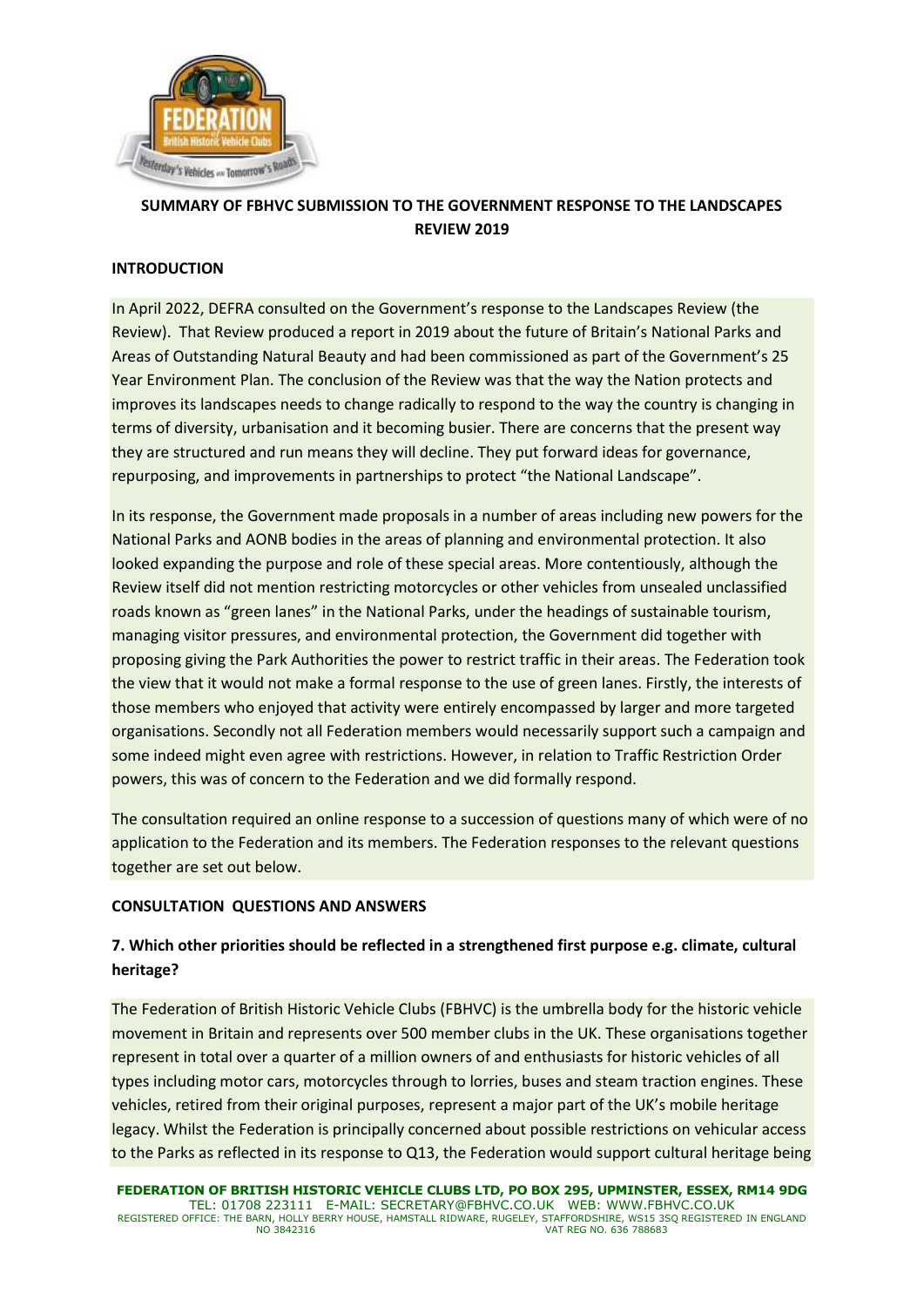

part of the Park's mission if it was broad enough to encompass Britain's mobile heritage. Commercial and private road transport brought change and prosperity to many of the Parks during the 20thCentury and facilitated access by the public at large. This history should be recognised in the purposes for which the public visit the Parks. They should be able to see and enjoy visible reminders of that mobile heritage and owners of such historical artefacts should therefore retain freedom of access with vehicles which represent bygone periods in the Parks' recent history.

# **11. Should a strengthened second purpose of protected landscapes follow the proposals set out in Chapter 3 to improve connections to all parts of society with our protected landscapes?**

Yes

#### **Please give reasons for your answer:**

The Federation would have no issue with the strengthened second purpose of protected landscapes. Indeed it would welcome public health and wellbeing being referenced as an outcome. However as reflected in its answer to Q13, it would be concerned if the current freedoms to access the Parks was disproportionately restricted or withdrawn for users of historic vehicles. For many the ownership and ability to use them freely is part of their personal wellbeing and good mental health.

## **13. Do you support any of the following options to grant National Park Authorities and the Broads Authority greater enforcement powers to manage visitor pressures? Tick all that apply.**

### **Please give reasons for your answer:**

As set out in the answer to Q7, the Federation of British Historic Vehicle Clubs (FBHVC) is the umbrella body for the historic vehicle movement in Britain and represents over 500 member clubs in the UK. These organisations together represent in total over a quarter of a million owners of and enthusiasts for historic vehicles of all types including motor cars, motorcycles through to lorries, buses and steam traction engines. These vehicles retired from their original purposes, represent a major part of the UK's mobile heritage legacy. The National Parks are a particular focus for our member clubs and their members in turn. As well as individually visiting the National Parks with their historic vehicles for leisure, the Parks play host to organised events including Car Runs, Club Rallies and Touring Assemblies. Such events allow members to enjoy the scenery and amenities whilst permitting their historic vehicles to be used and exhibited on roads more typical of the eras when they were in mainstream use. In keeping with the 2021 FBHVC National Historic Vehicle Survey, which indicated that over 18 million people regarded historic vehicles as an important part of the country's heritage, many visitors to the Parks appreciate and enjoy the sight of historic vehicles in such settings even if they are not owners. Since many historic vehicle members will stay in the area during the period of the events, the local economy receives considerable benefits from their visits.

**FEDERATION OF BRITISH HISTORIC VEHICLE CLUBS LTD, PO BOX 295, UPMINSTER, ESSEX, RM14 9DG** TEL: 01708 223111 E-MAIL: SECRETARY@FBHVC.CO.UK WEB: WWW.FBHVC.CO.UK REGISTERED OFFICE: THE BARN, HOLLY BERRY HOUSE, HAMSTALL RIDWARE, RUGELEY, STAFFORDSHIRE, WS15 3SQ REGISTERED IN ENGLAND<br>VAT REG NO. 636 788683 The FBHVC appreciates that areas of the most popular Parks do experience traffic congestion and parking pressures. However based on the above mentioned FBHVC 2021 Survey, with historic vehicles making up only 0.2 % of all miles driven in the UK, as an overall proportion of vehicular